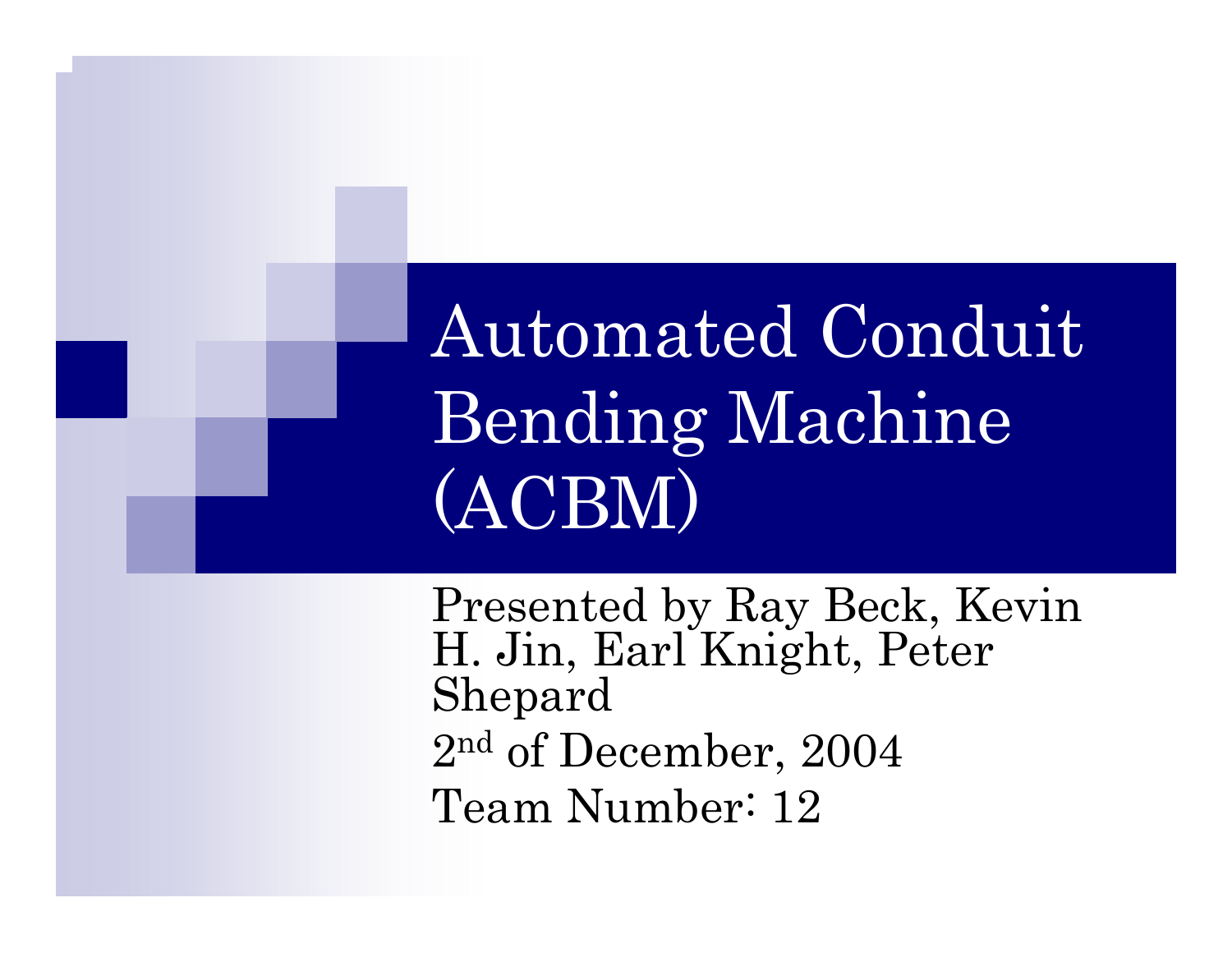## Introduction

- **Design an automated conduit bender that has** the characteristics of being user friendly, and at the same time can be produced with a realistic low manufacturing cost.
- The entire process will be controlled by a microcontroller. The only thing the user has to do is tell the computer what degree bends to make.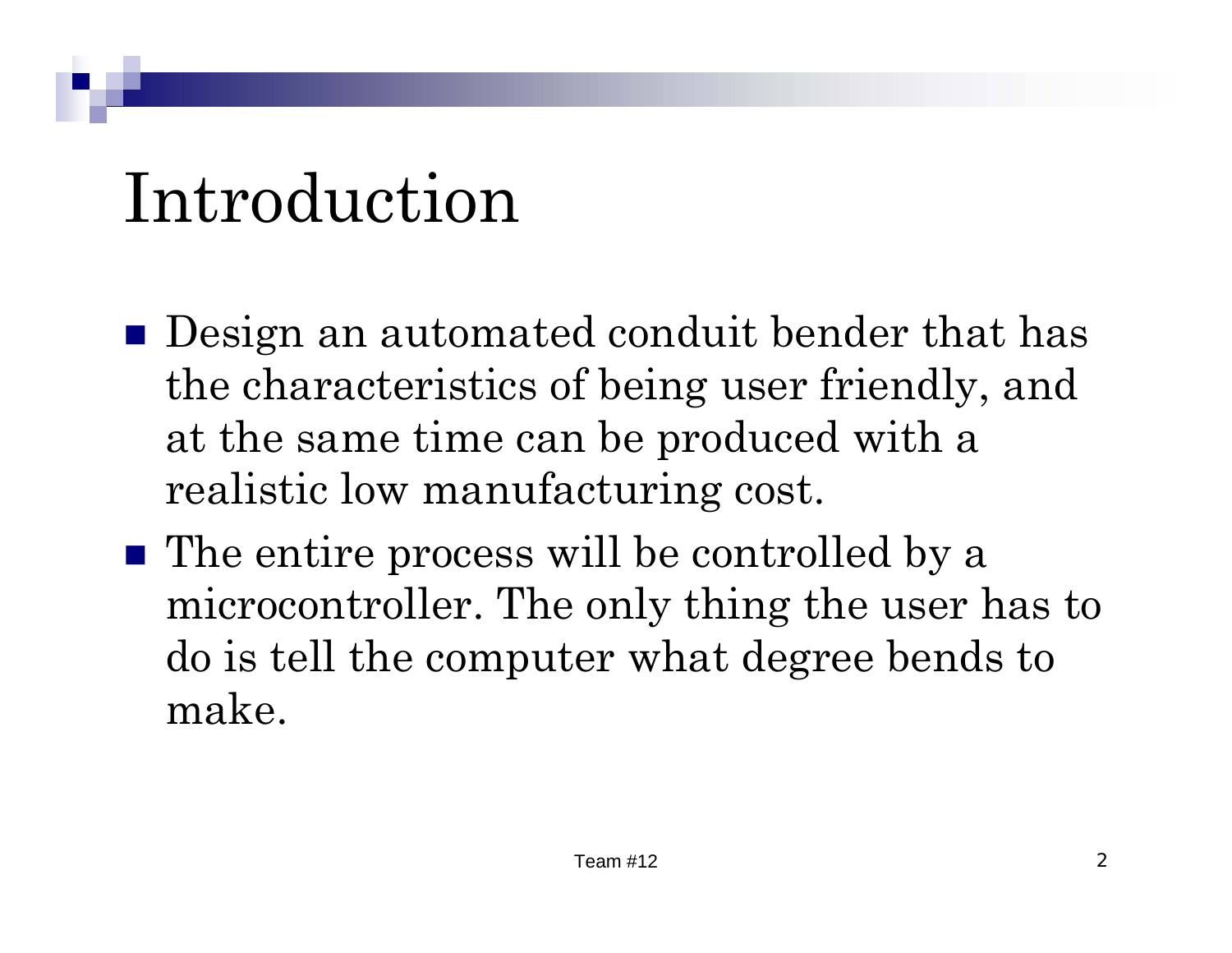#### Personal Goals and Expectations

- This project is to be an endeavor for a team of four to be challenged and learn all the necessary skills of working together.
- To explore possibilities of each individual's creativity and conquer any odds that may present itself.
- The project team is to undergo all aspects and conditions of undertaking a project of such magnitude, requiring extensive mechanical, electrical and programming knowledge.
- It is expected that the project will have its up and downs with trials of personal hardship and possible difficult working environment.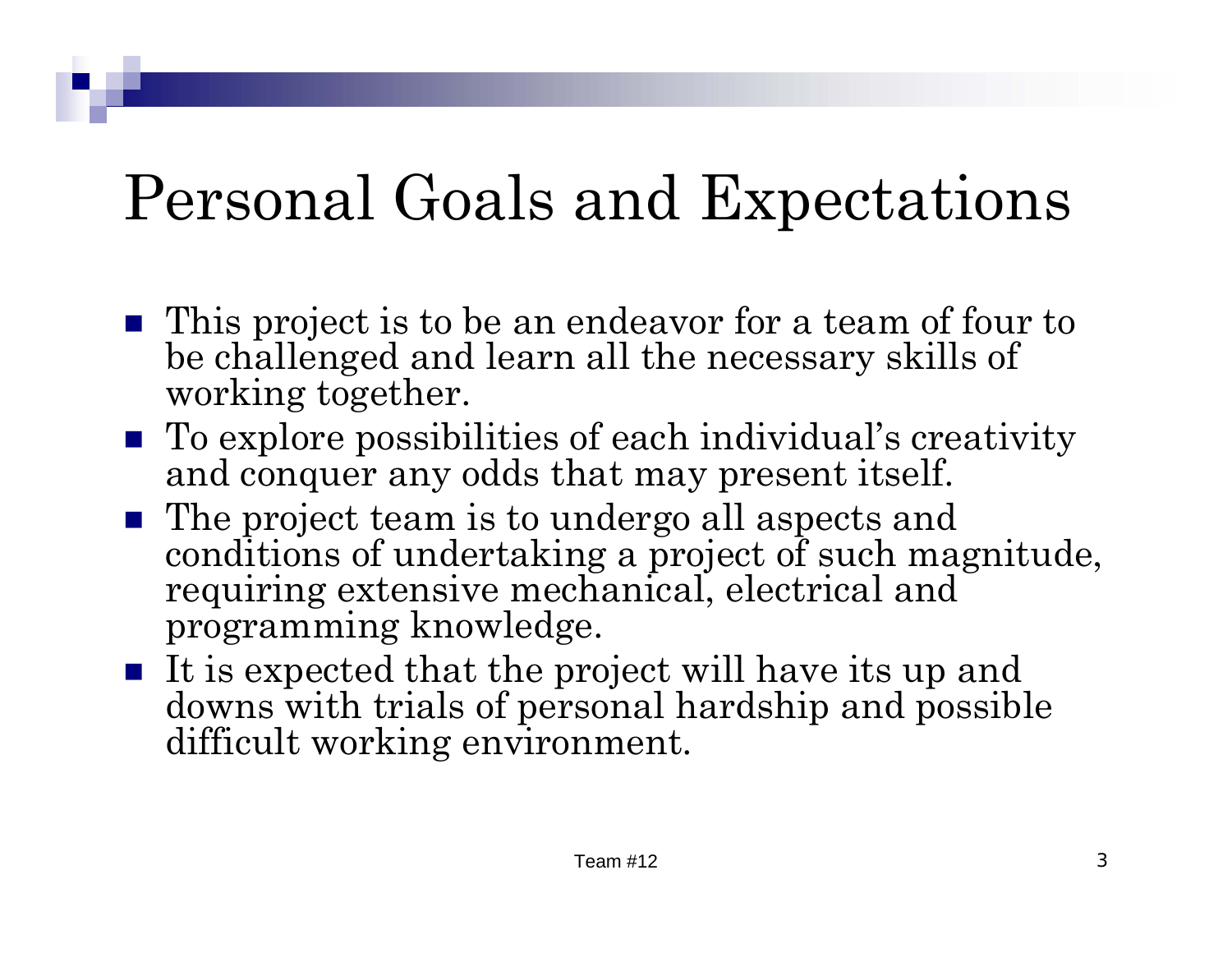## Project Expectations

- $\mathbb{R}^2$ Prototype of approximately 40 lbs.
- $\mathbb{R}^2$ Dimensions of 4 ft by 3 ft by 2 ft.
- p. ACBM will feed and bend test copper pipes of 3/8 inch in diameter.
- **Limited user input with automated response in** operation.
- Finished product is to be a prototype for the production line with commonly manufactured parts combined with low production cost.
- **Innovation in low cost production, advancing the** profit margin.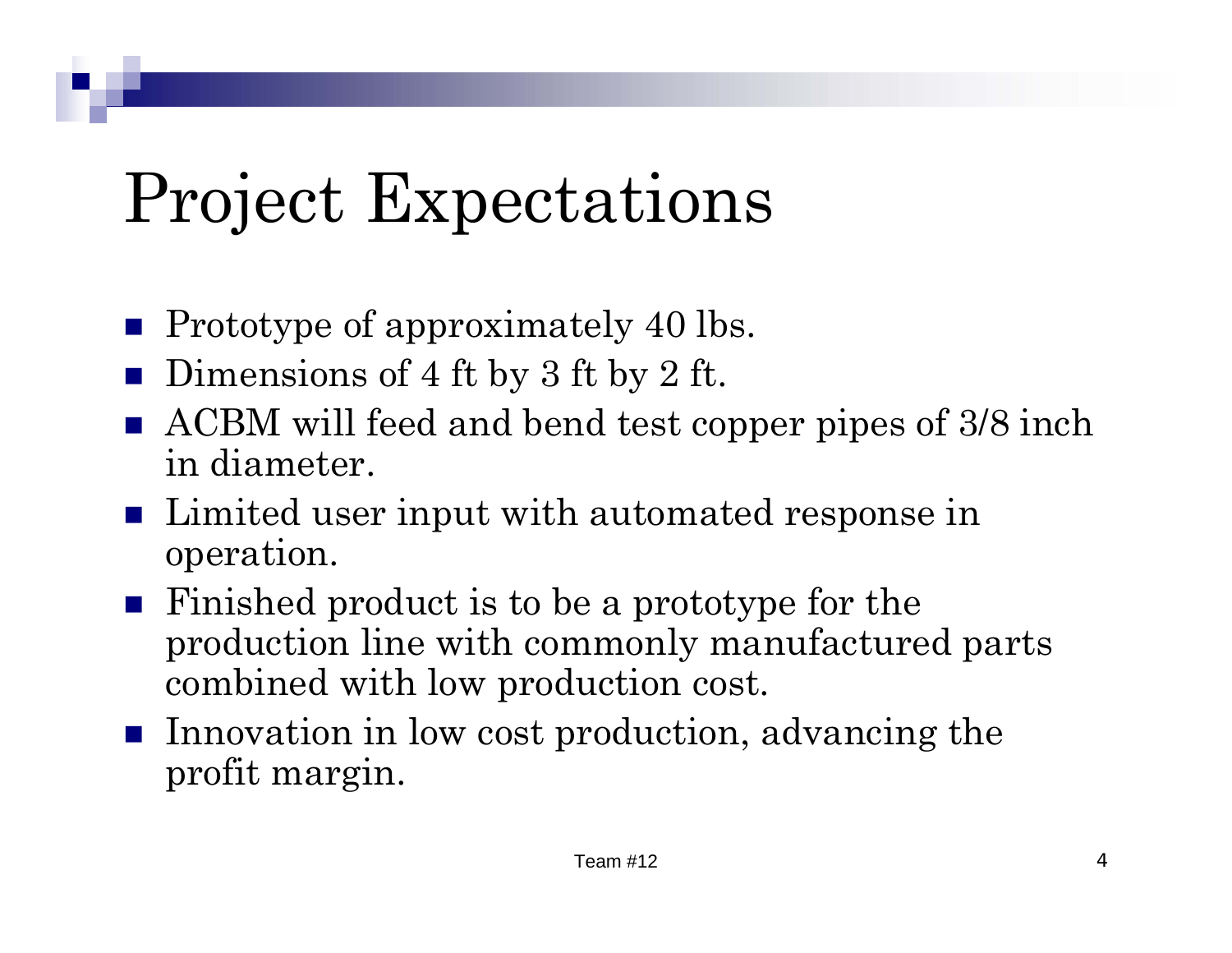### Teamwork and Collaborations

- Ray Beck:
- Kevin H. Jin:
- Earl Knight: **Peter Shepard:**
- Research and Market **Specialist**
- **Project Manager and** Research Specialist
- **Chief Design Engineer**
- **Chief Programming** Engineer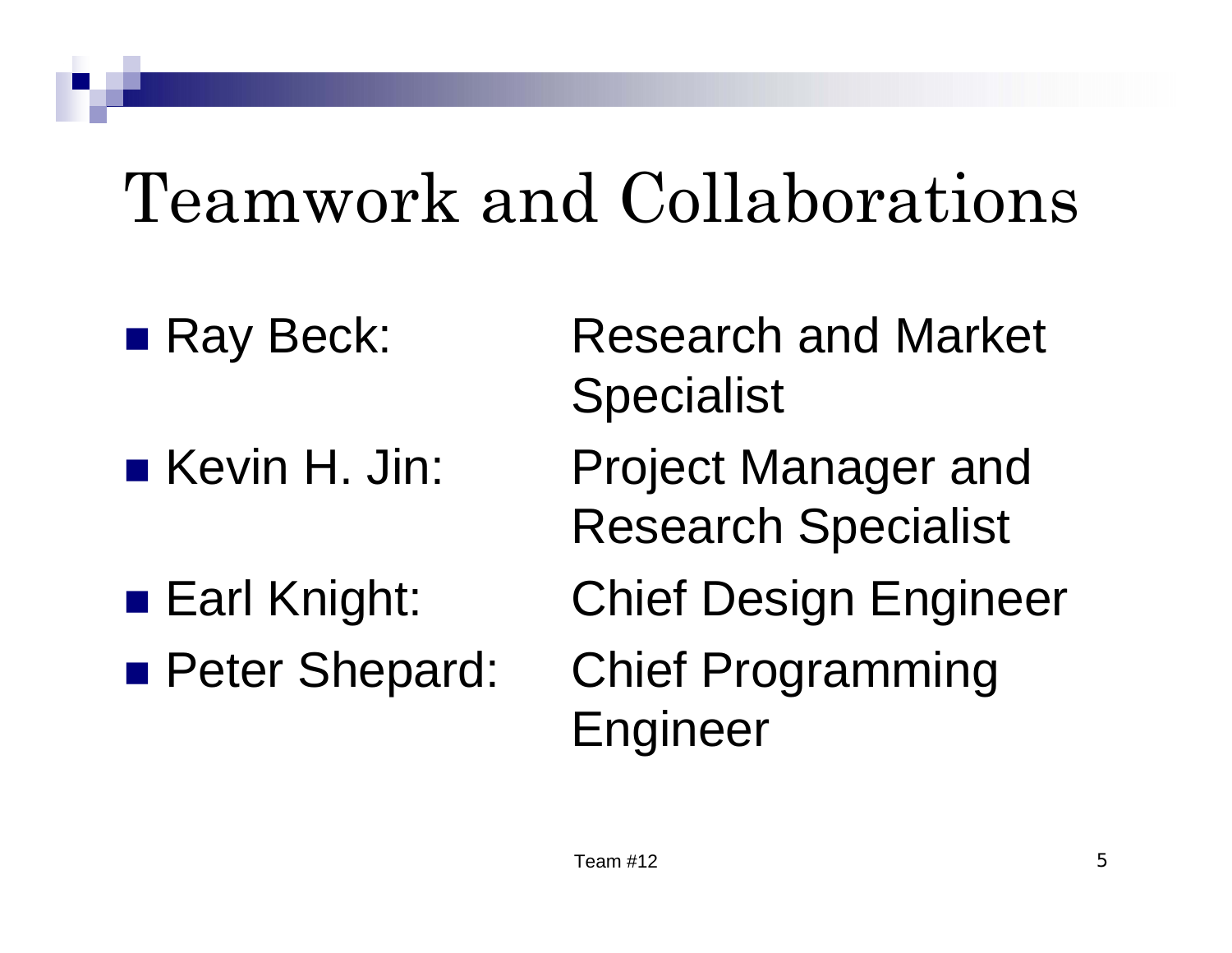#### Teamwork and Collaborations



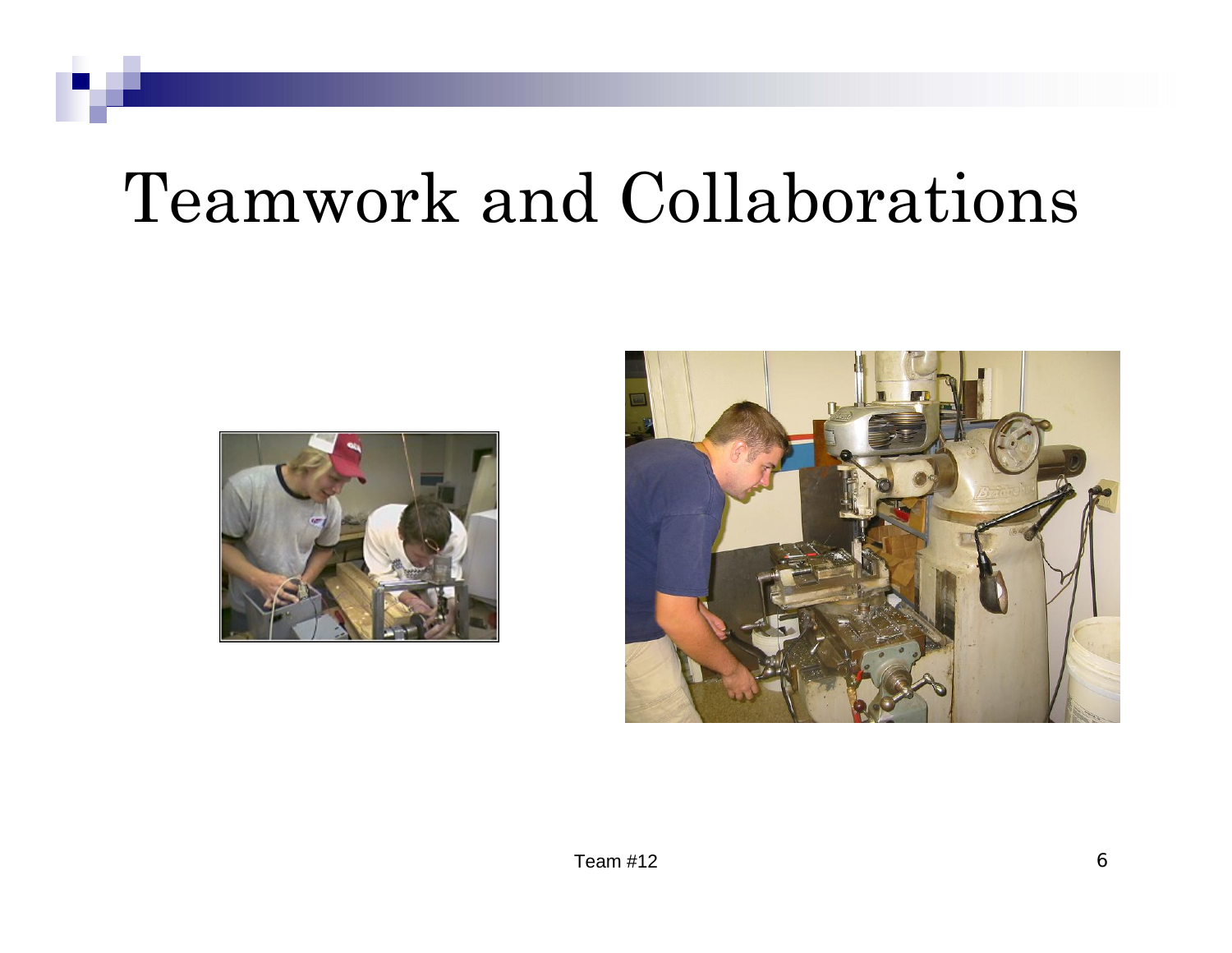#### Teamwork and Collaborations



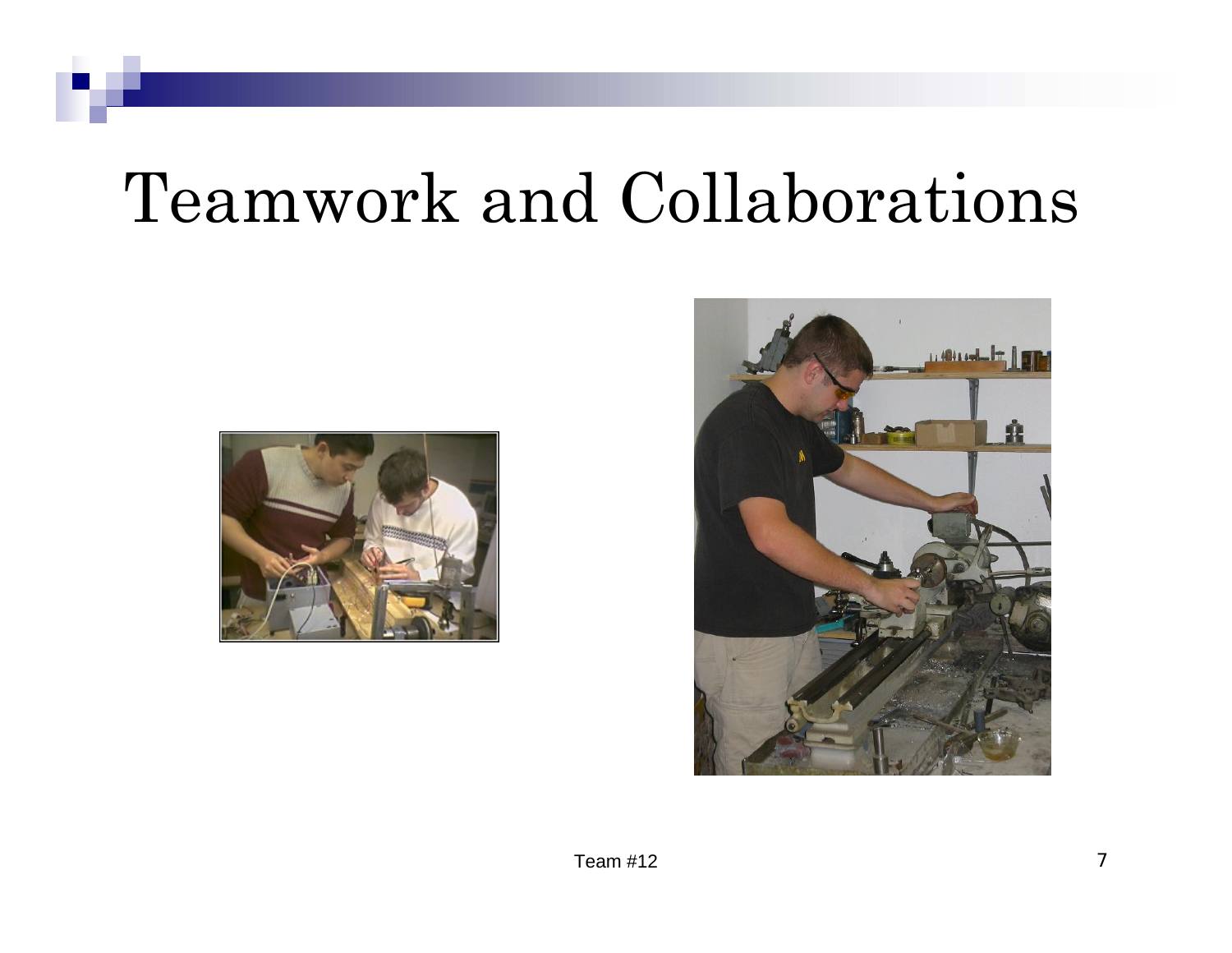■ Pitman DC motor  $\square$ 24v dc 28ohm resistance $\Box$  112 gear ratio 300-800mA at high pull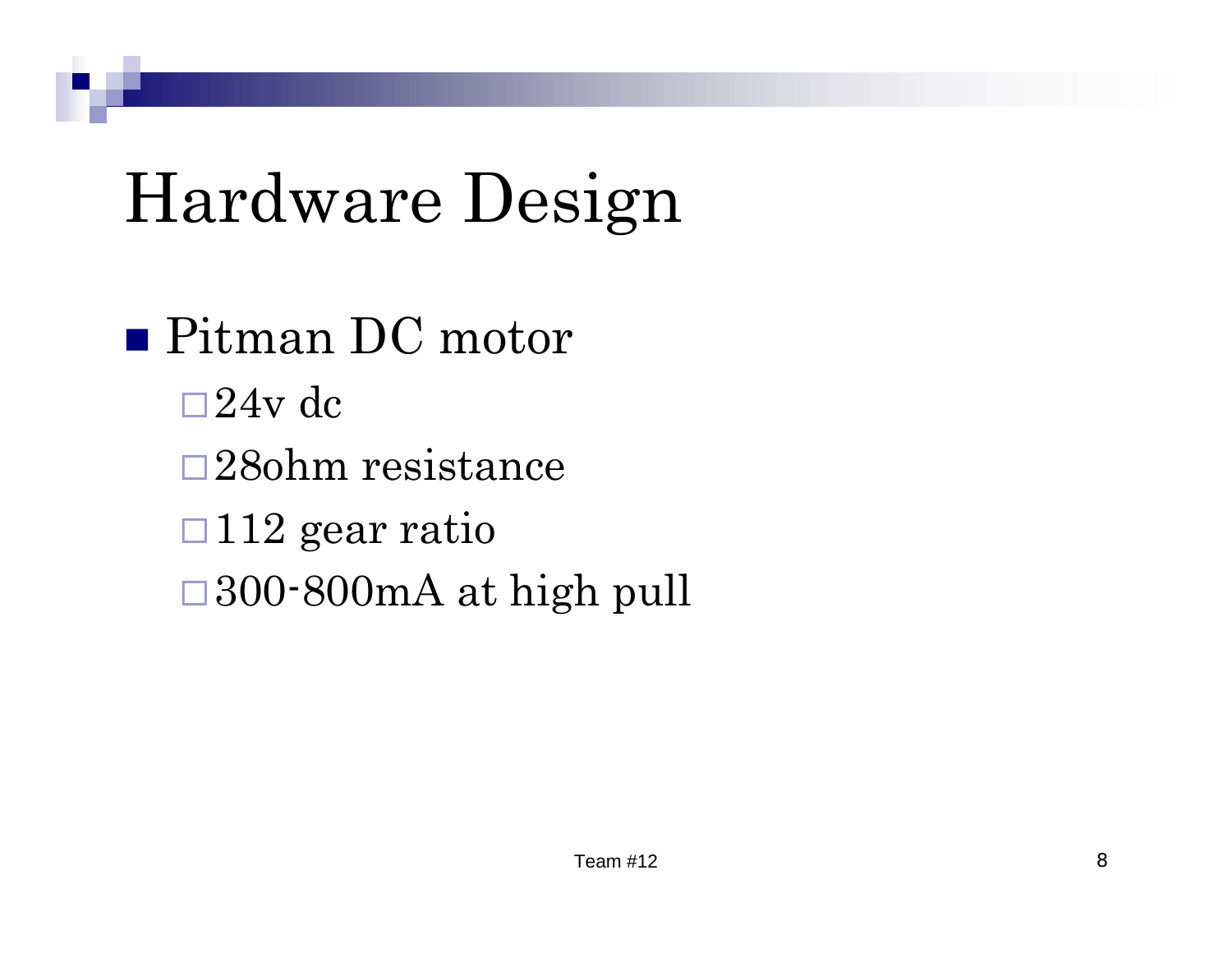AMP Step Motor □ Center tap instead of Bipolar  $\square$ 24v dc 19 ohm resistance**□ Full or Half steps**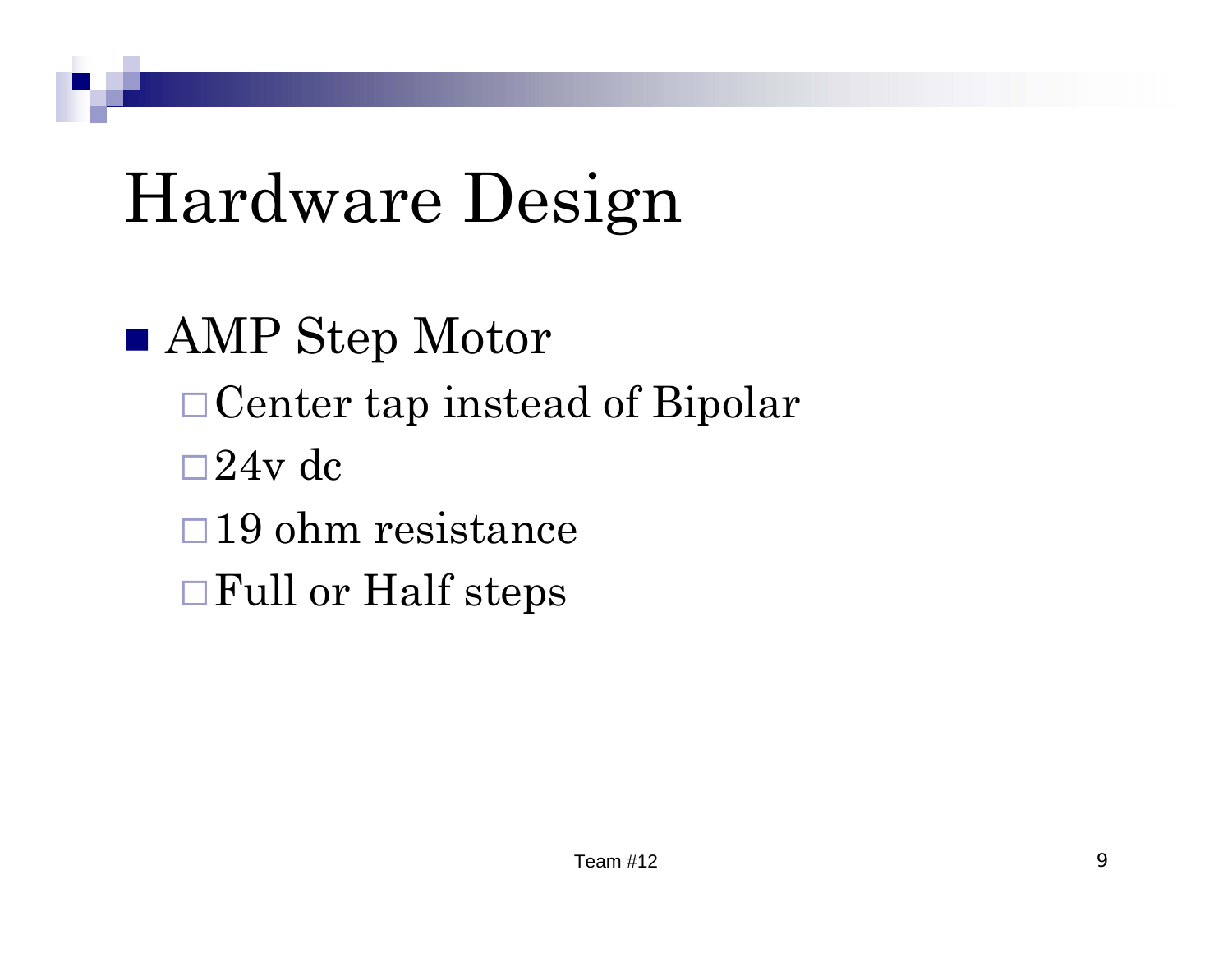- Full H Bridge
- 8051 Minmax Micro-controller
- $\blacksquare$  LCD
- Keypad
- Resistors, Inductors, Capacitors, boards and wires.
- Metal turning wheels, wood
- Power Converter (120v AC @60 HZ to 24v DC)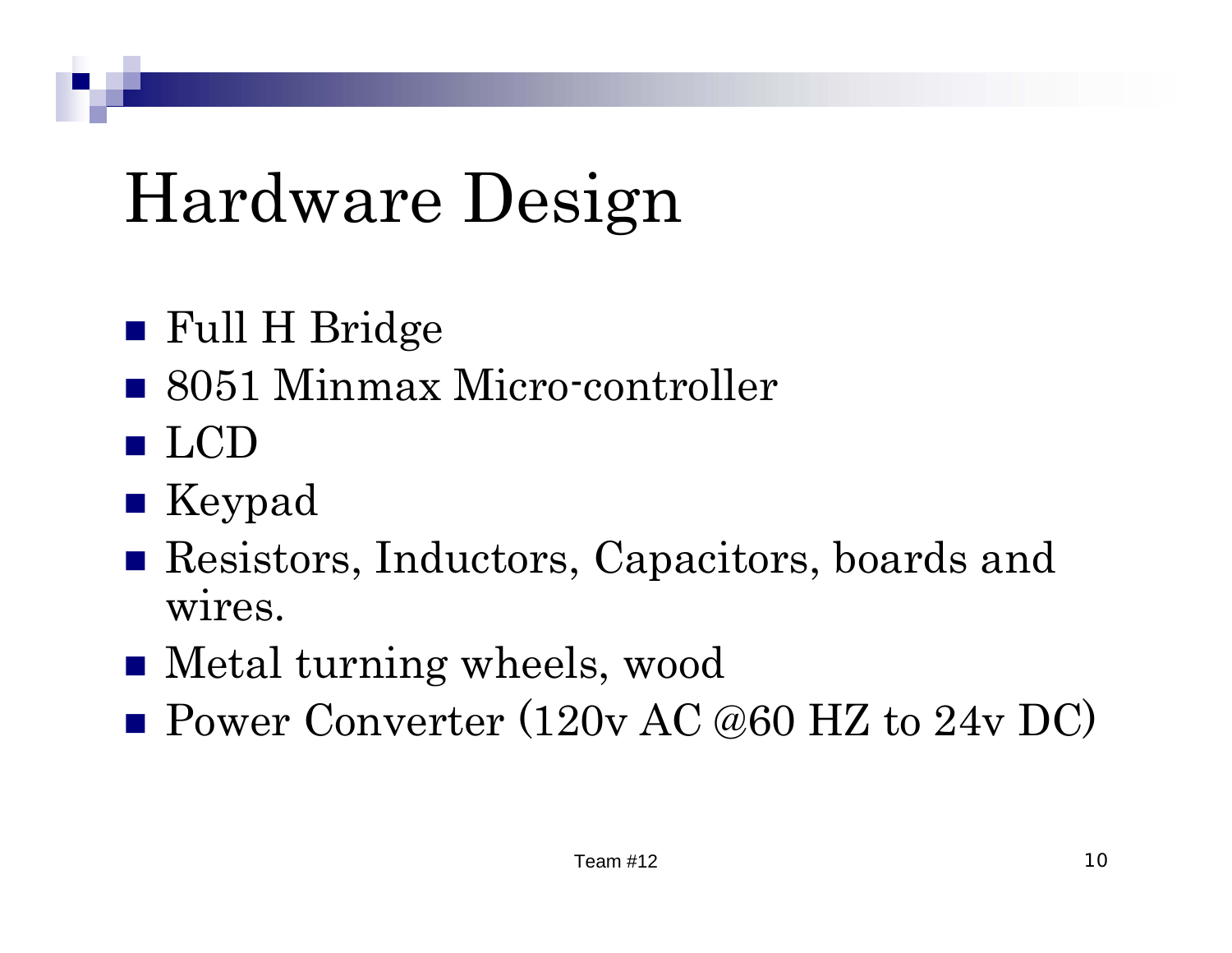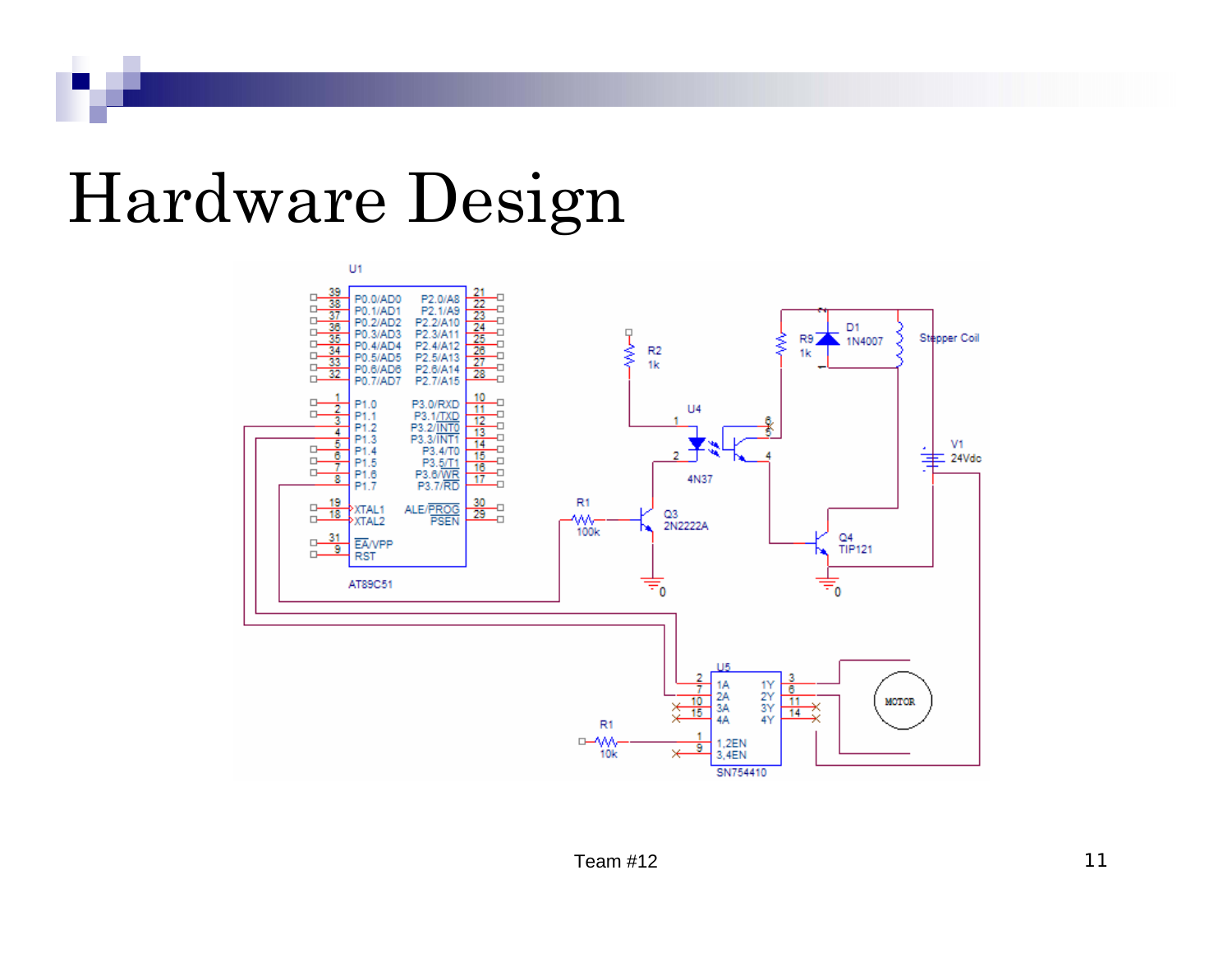

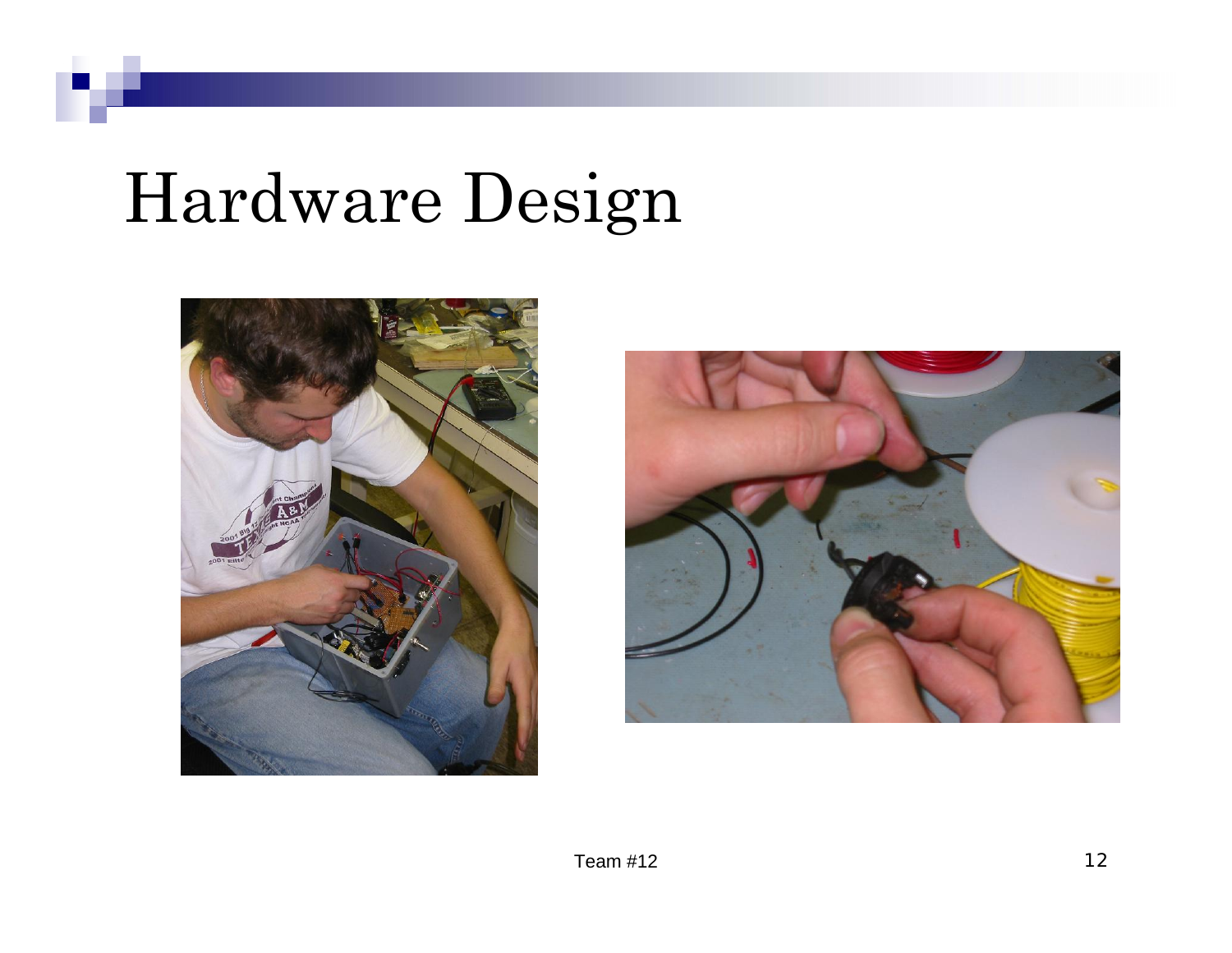

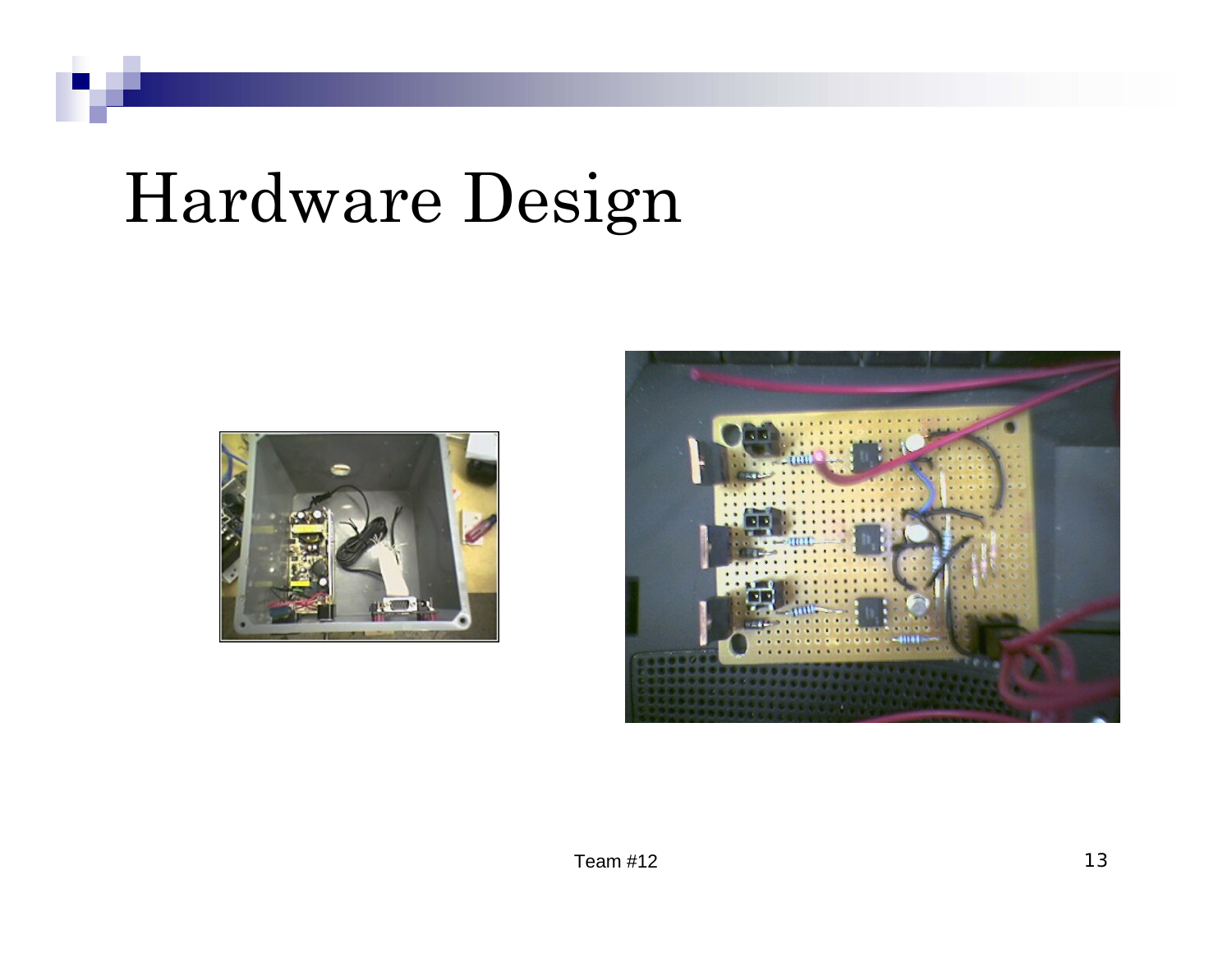■ New H Bridge

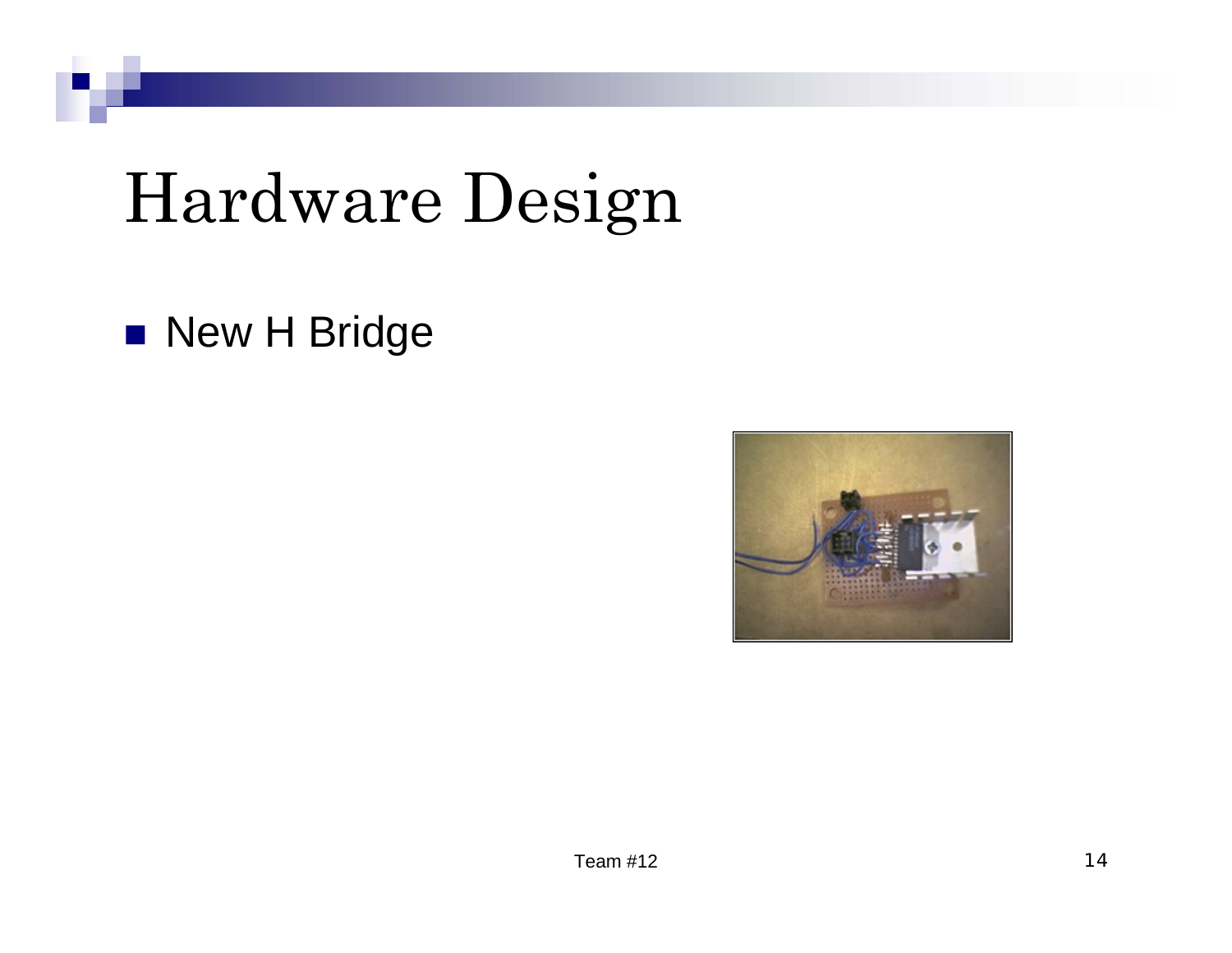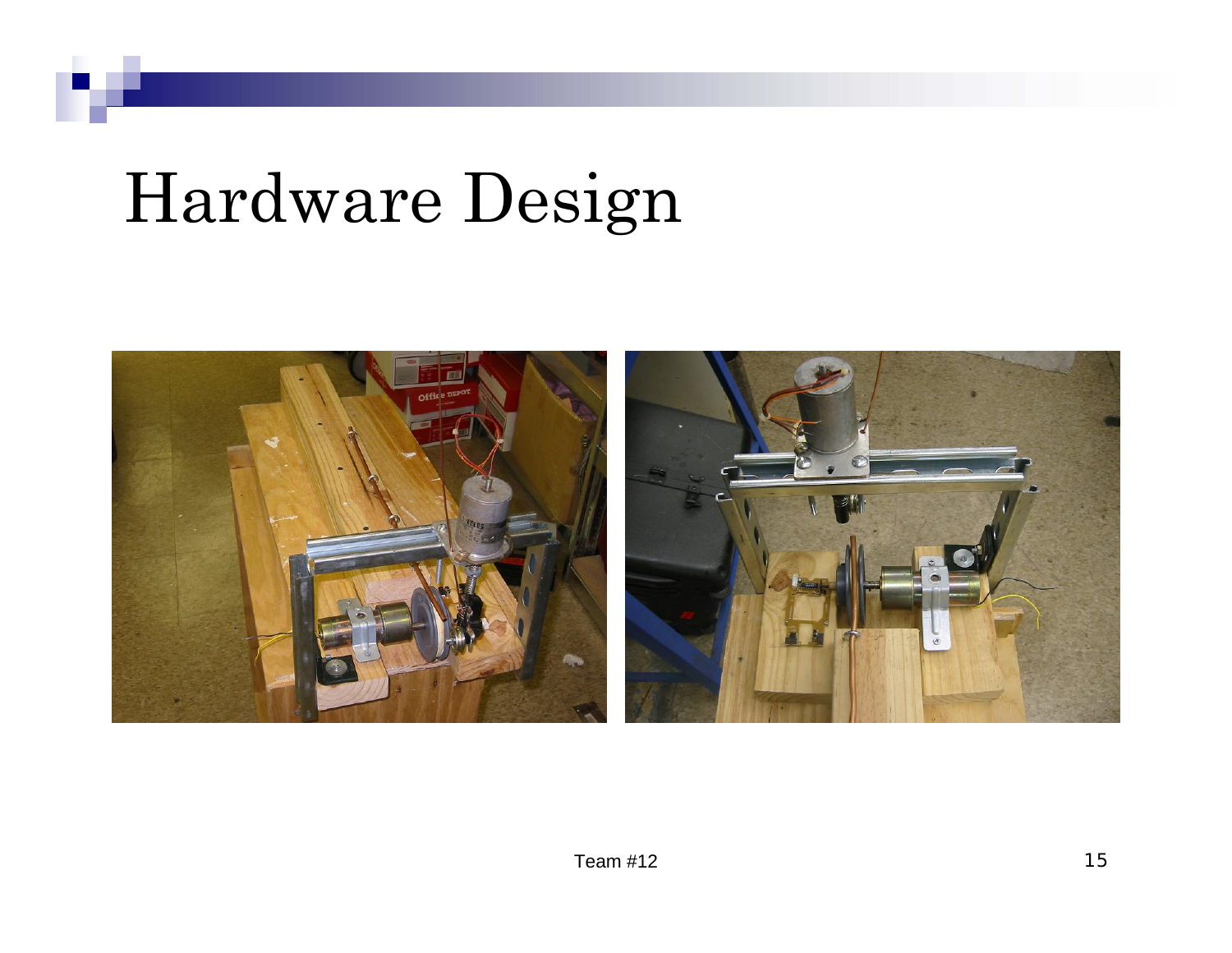# Software Design

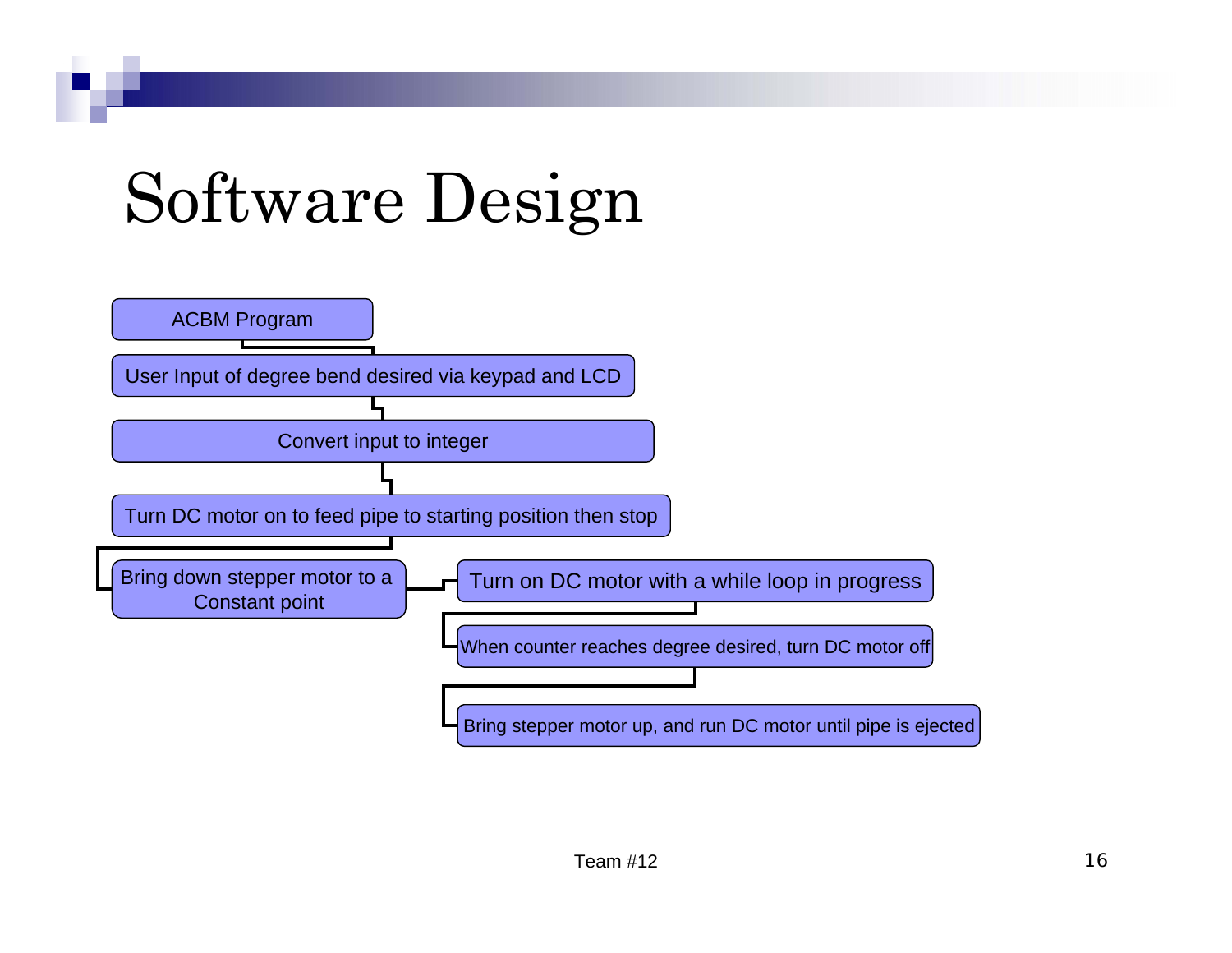# Design Alternatives

- Higher power Motors/Actuators
- Quality Parts
- Interfacing with AutoCAD
- Usage of shaft encoder
- Gearing the motor to rotation
- **Remote operation capabilities**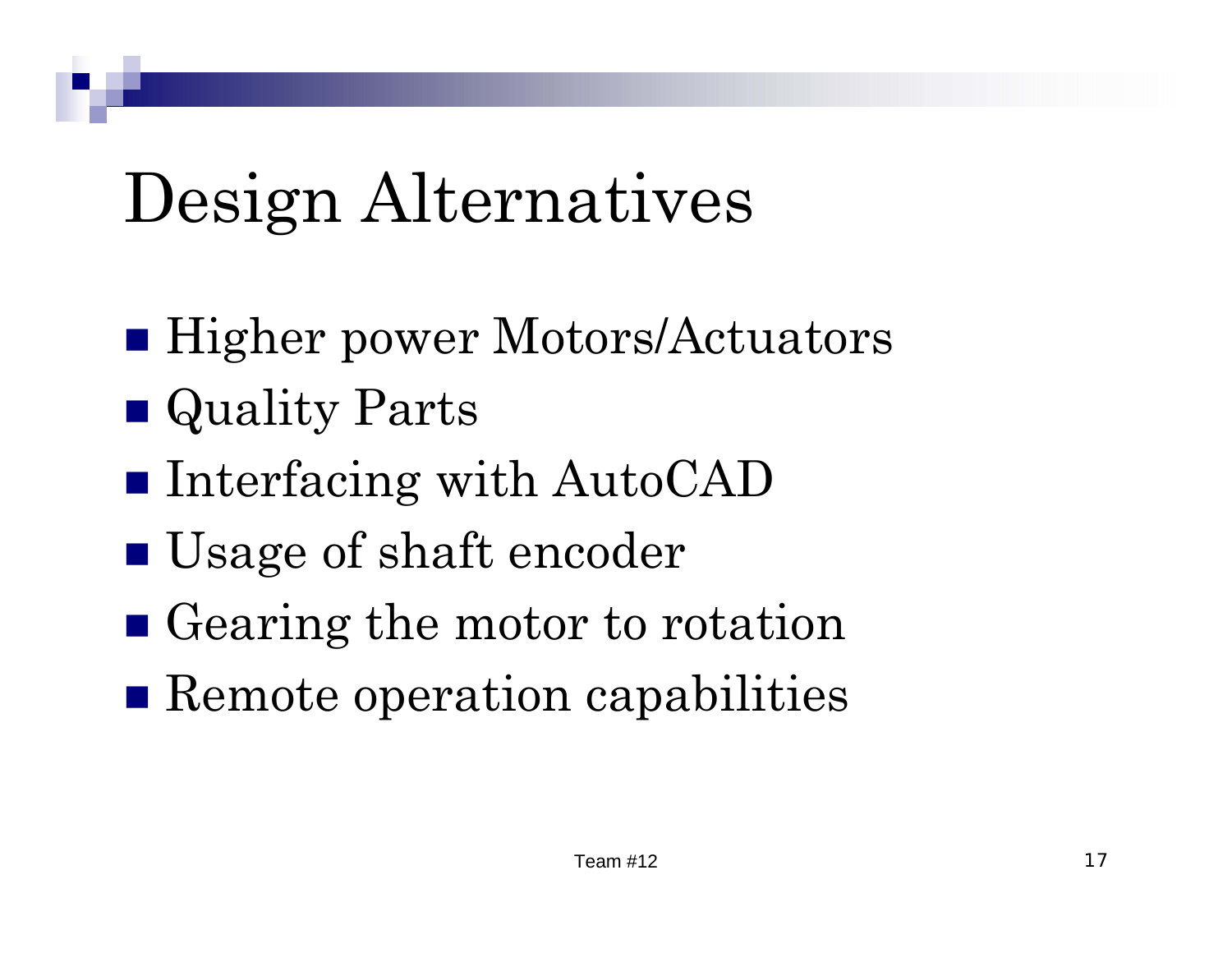# Project Short Comings

- Funding: More funding flexibilities that would allow for obtaining more professional parts, rather than old used parts that left a lot of guess work.
- **Time restraints: More realistic time frames were** desired so that we could have the opportunity to design a more professional project. Heavy schedules due to course load and work, forced the team to make many sacrifices and difficult to get together outside of the scheduled lab time, where enormous amount of time is needed to do a thorough and competent job. With more time, the ACBM would be able to perform and exhibit what is intended to be, a true prototype that could possibly land in the production circle.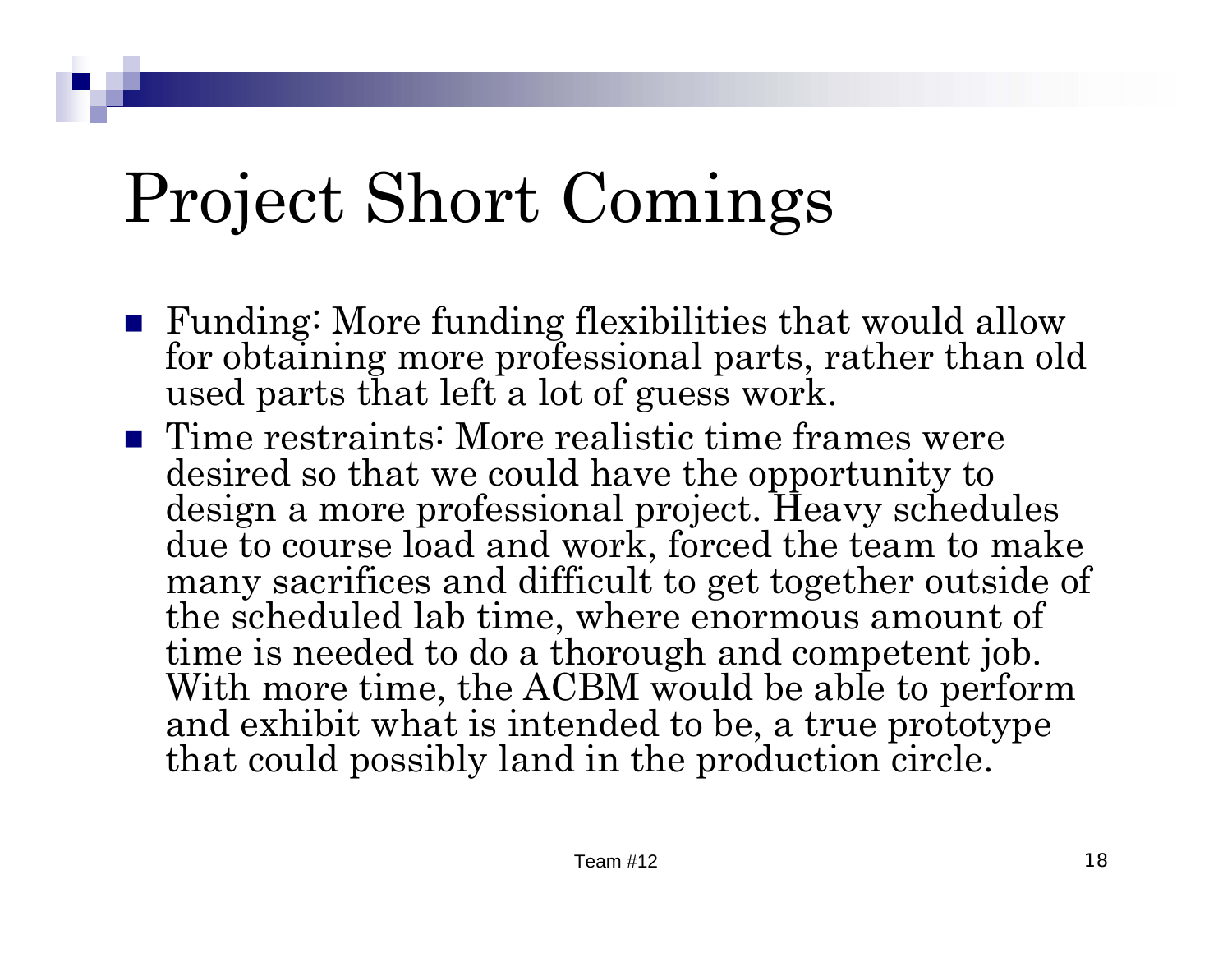# ACBM Wish List

- Stronger materials such as steel or aluminum, with more powerful motors that would be able to bend the conduit with less stress, for a lasting product.
- Making the team's etched circuit boards.
- The ability of obtaining up to date parts and components needed to construct the prototype.
- **Loads of time to be used in constructing every** relevant circuit with quality parts that would allow for the optimal operation of the ACBM.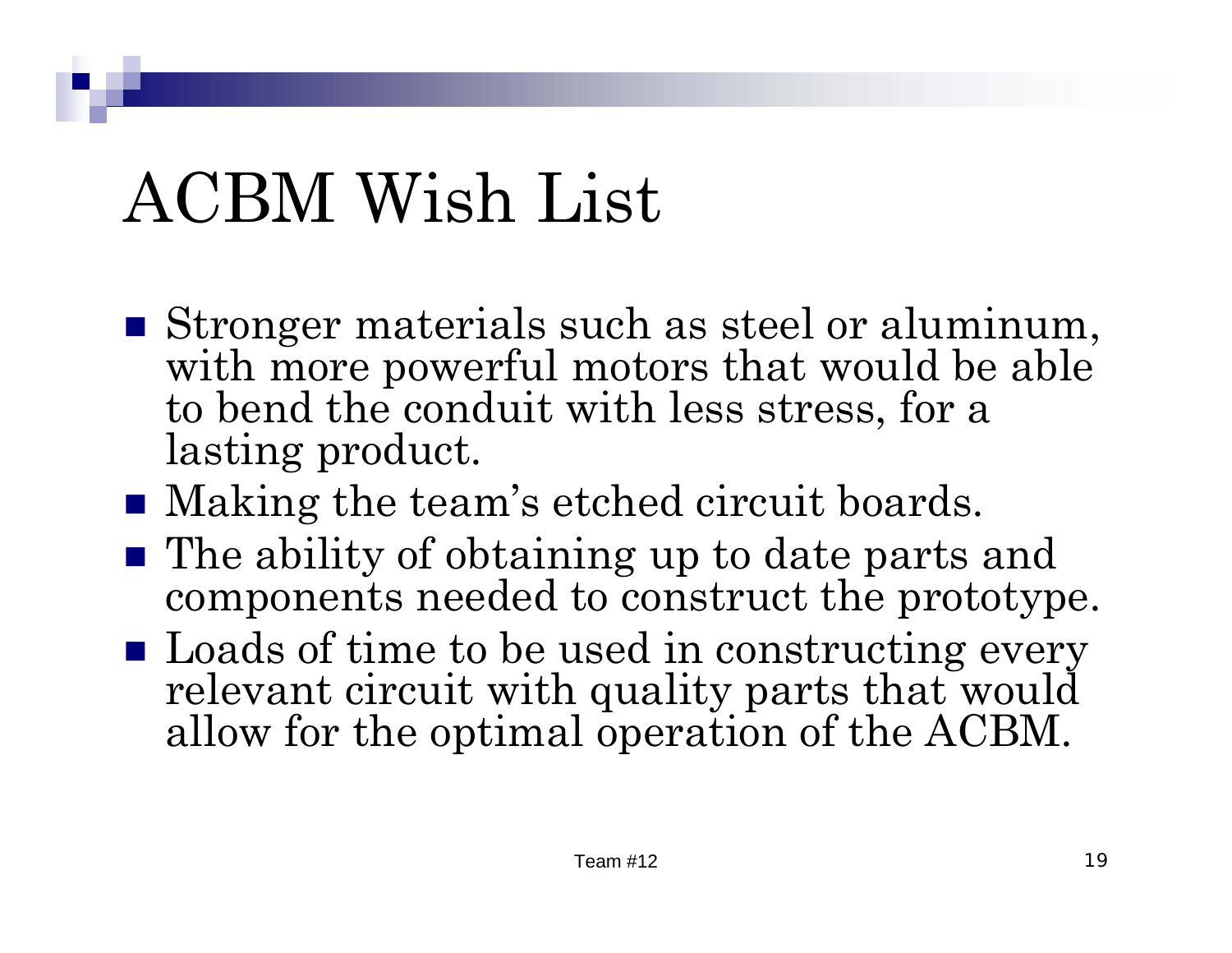#### Project Obstacles and Challenges

- **Time management: Getting the group together was not always** successful, we had our set dates when we would meet up but there was always someone working that would not allow the entire group to get together..
- **Little Bumps on the road: Small misfortunes, such as car trouble;** getting lost going to the work site; and personal lives in general.
- Technical Roadblocks: Most of the members had to learn many new things to be contributing factors. The parts acquired were not of recent production date and were difficult to get information on. We also had a problem with a couple of the prototyping boards purchased from EPO, when soldering our circuits some of the copper tags would come loose and make contact with other pins.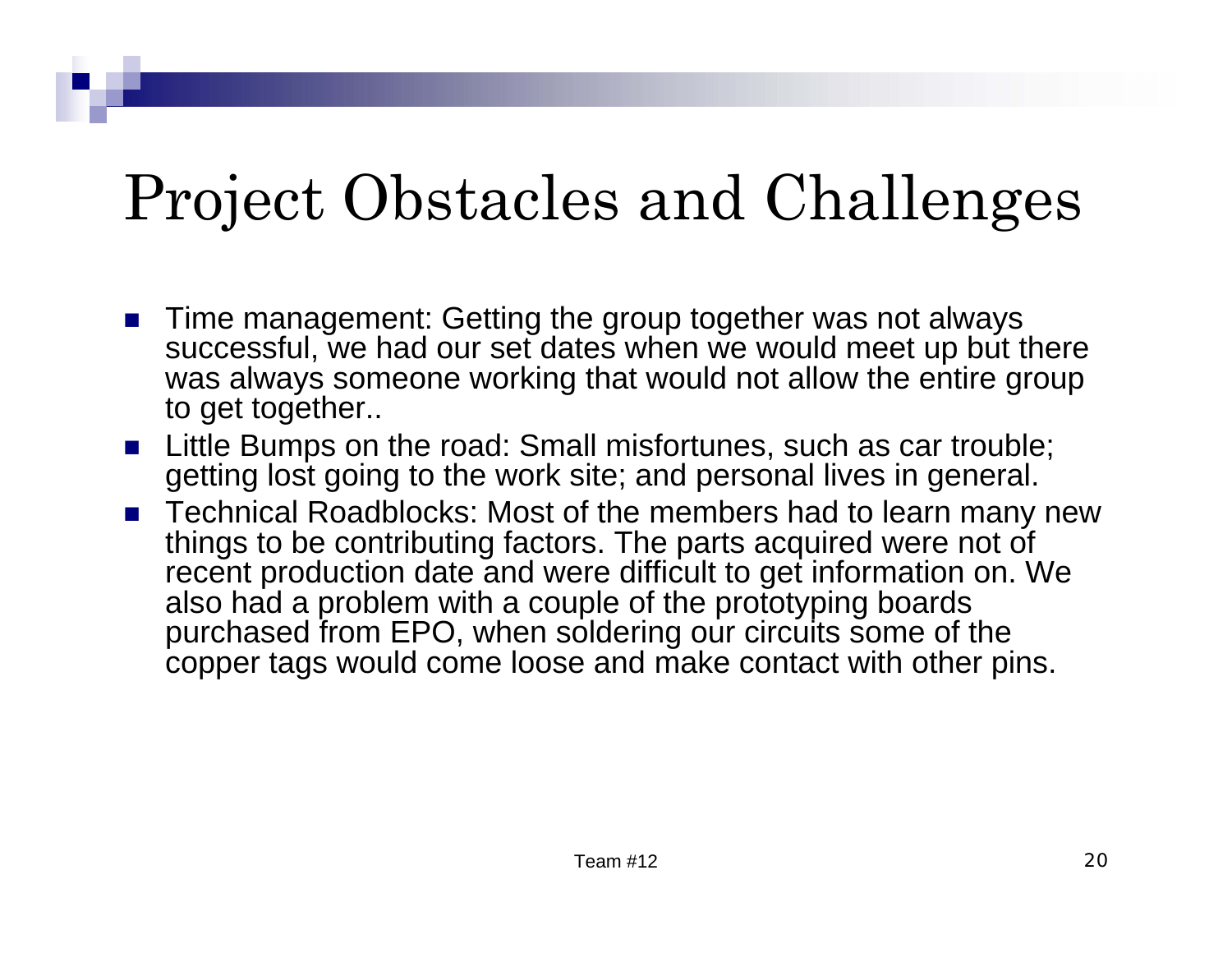# Projected Costs

Hardware Cost: \$70 (LCD, Keypad, H-Bridge, pipe, other circuit components) Freebie Cost: \$215 (DC Motor, Stepper Motor, Micro-Controller, various materials) Total Labor Hours: 216 hours Total Labor Cost: \$12,960.00 Total Cost (including R&D): \$32,795.00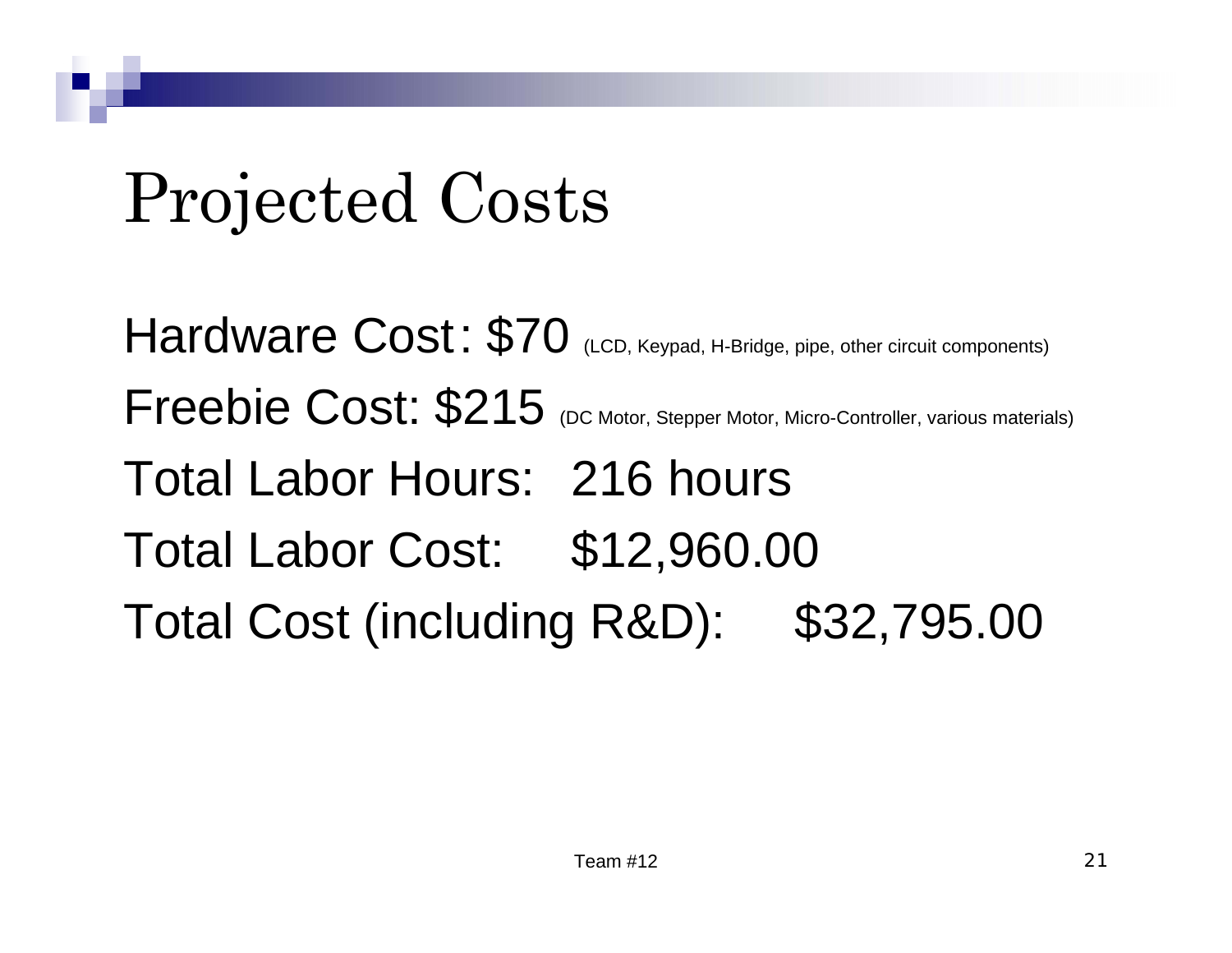#### Project Obstacles and Challenges

- Technical Speed-bumps: Due to limited funding and the desire to keep the cost down, most parts had to be made from other parts that we had lying around in garages and at the work shop.
- Health Hazards: Unexpected shocks via AC power supply. Caffeine and fast food became the teams diet due to the amount of work required to finish the project.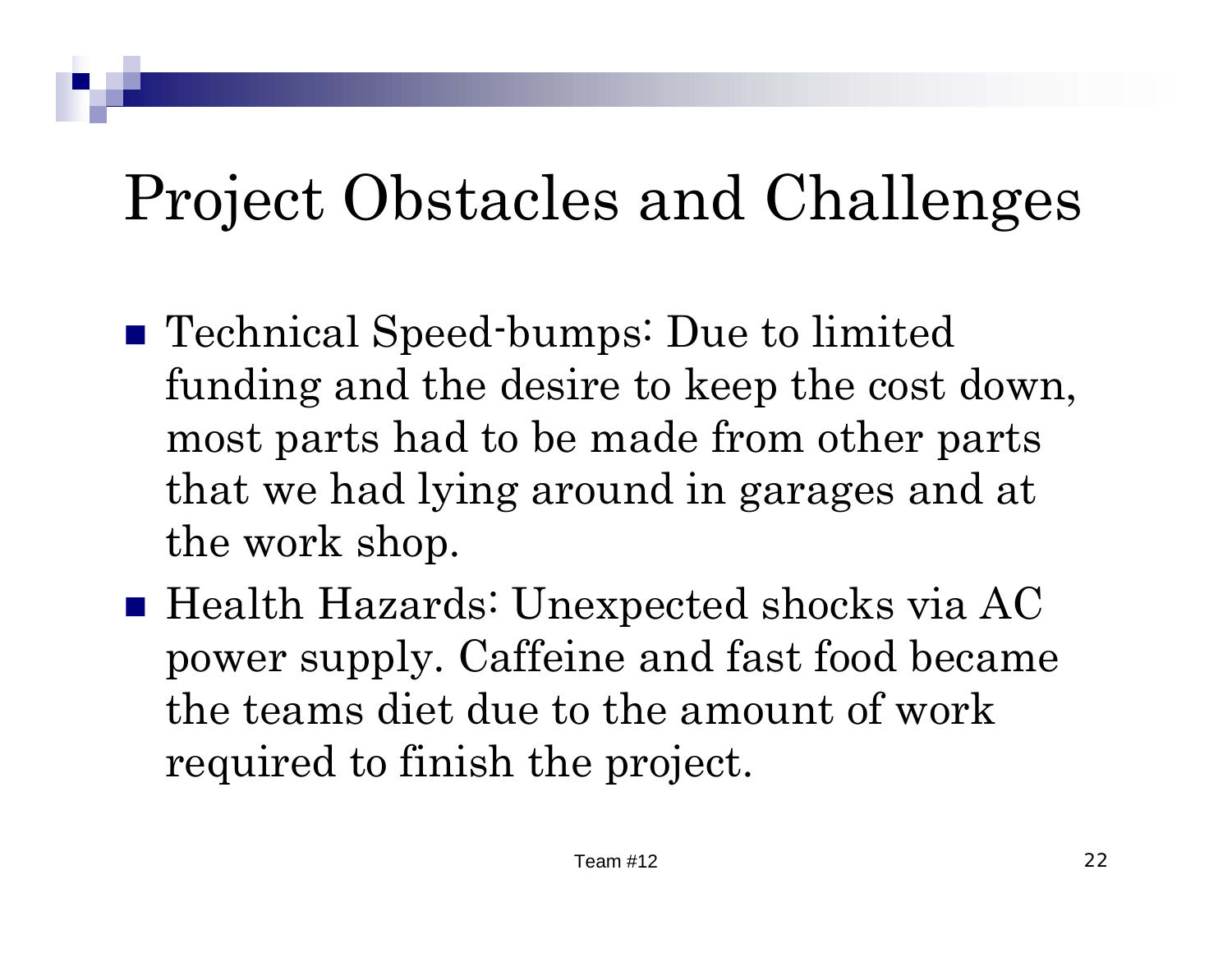#### Actual Costs

**Hardware Costs:** Circuits and parts------ \$50 Keypad and LCD------ \$30 Total----------- \$80 ■ Labor Costs: Labor Hours--------- 50  $X$  4 = 200 Hours

Total-------200  $X$  2.5  $x$  \$25 = \$12500

■ Total Prototype Costs: \$12580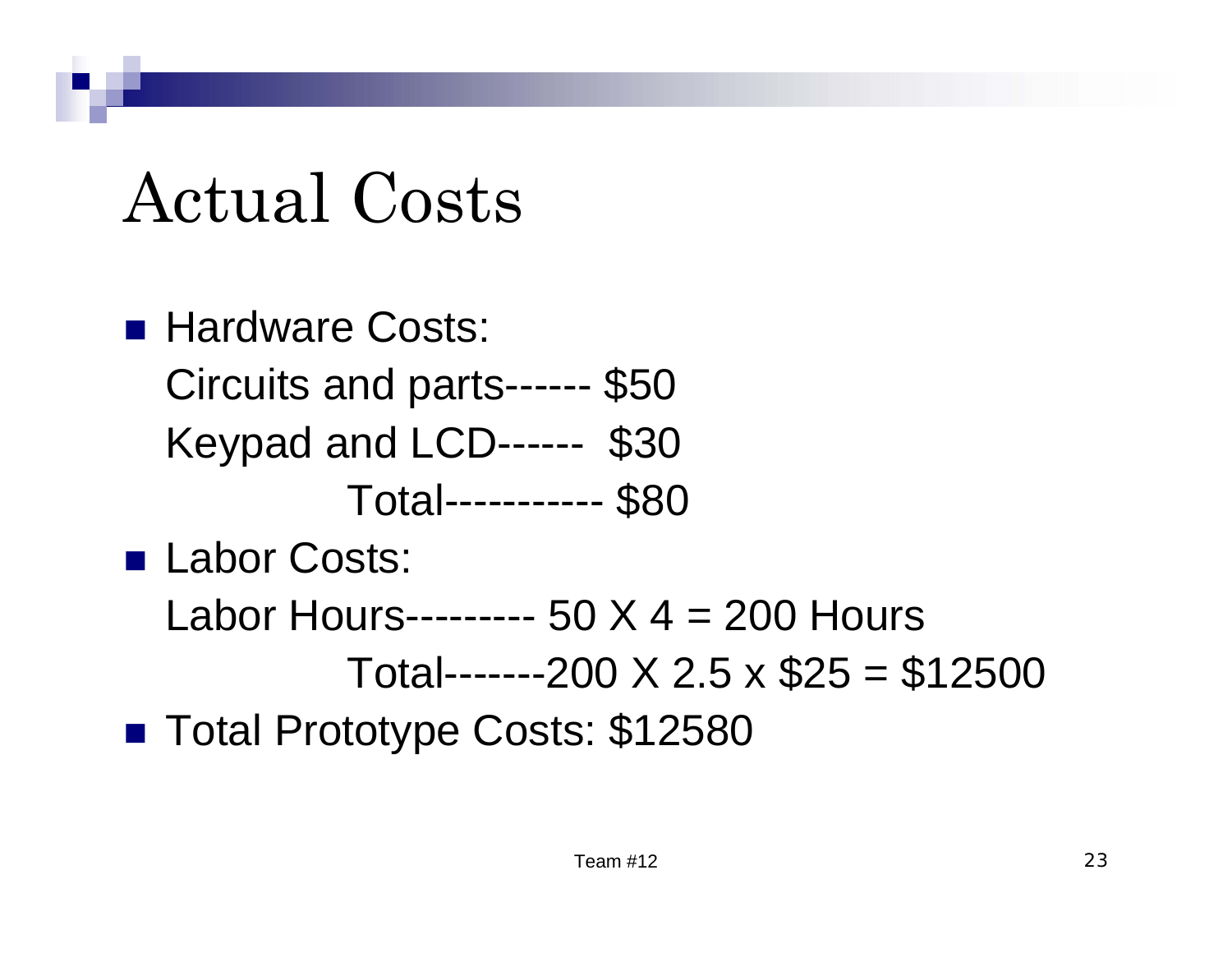# Estimated Project Schedule

- Project Conception Date: 08-27-04 **Project Research and Design:** 09-04-04 ■ Initial Project Presentation: 09-29-04 ■ Projected Construction Date: 10-15-04 ■ Estimated Operational Date: 11-21-04
- Final Presentation Date: 12-01-04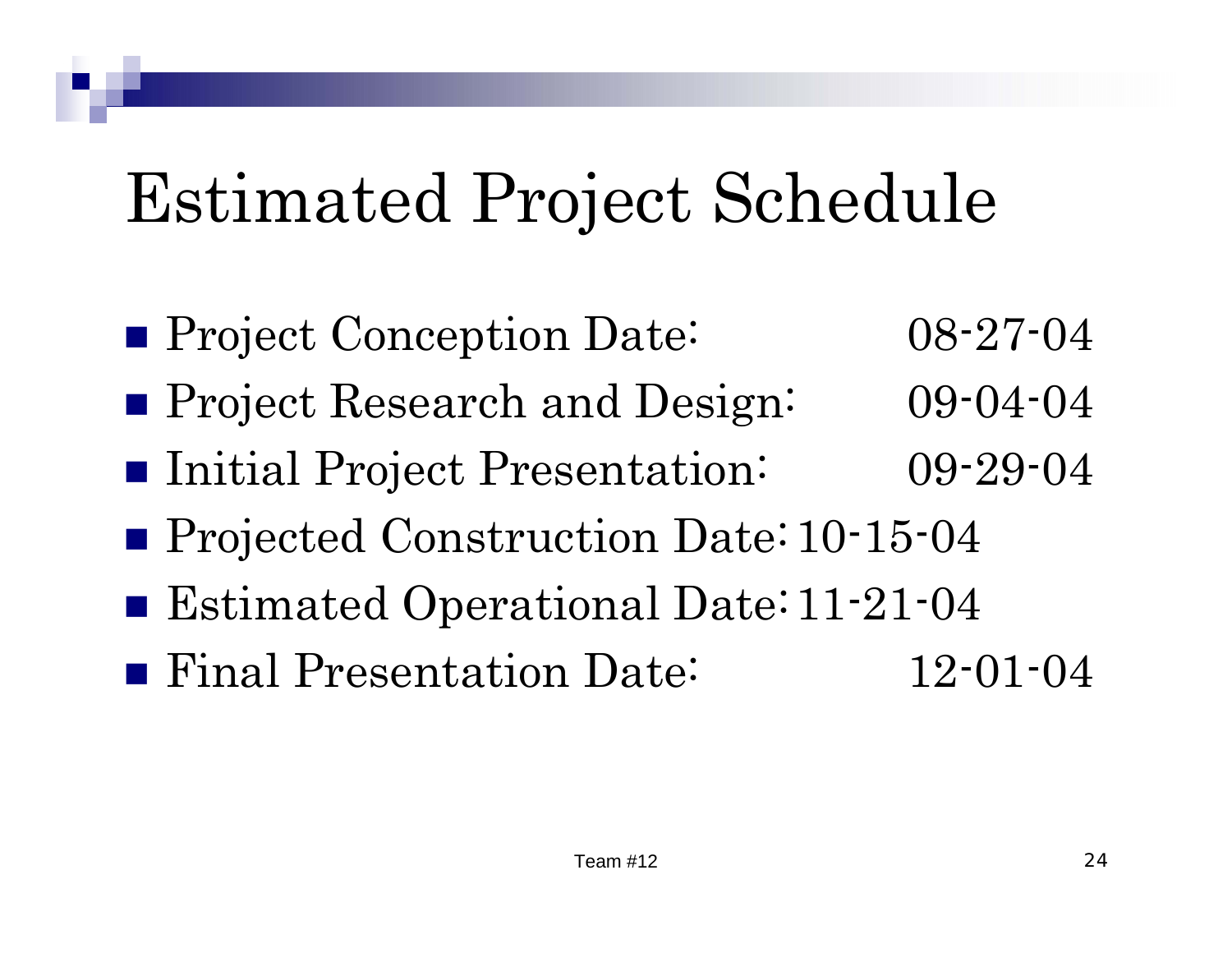## Actual Project Schedule

- Project Conception Date: 08-27-04 **Project Research and Design:** 09-04-04 ■ Initial Project Presentation: 09-29-04 ■ Projected Construction Date: 10-15-04 ■ Operational Date: ?
- Final Presentation Date: 12-02-04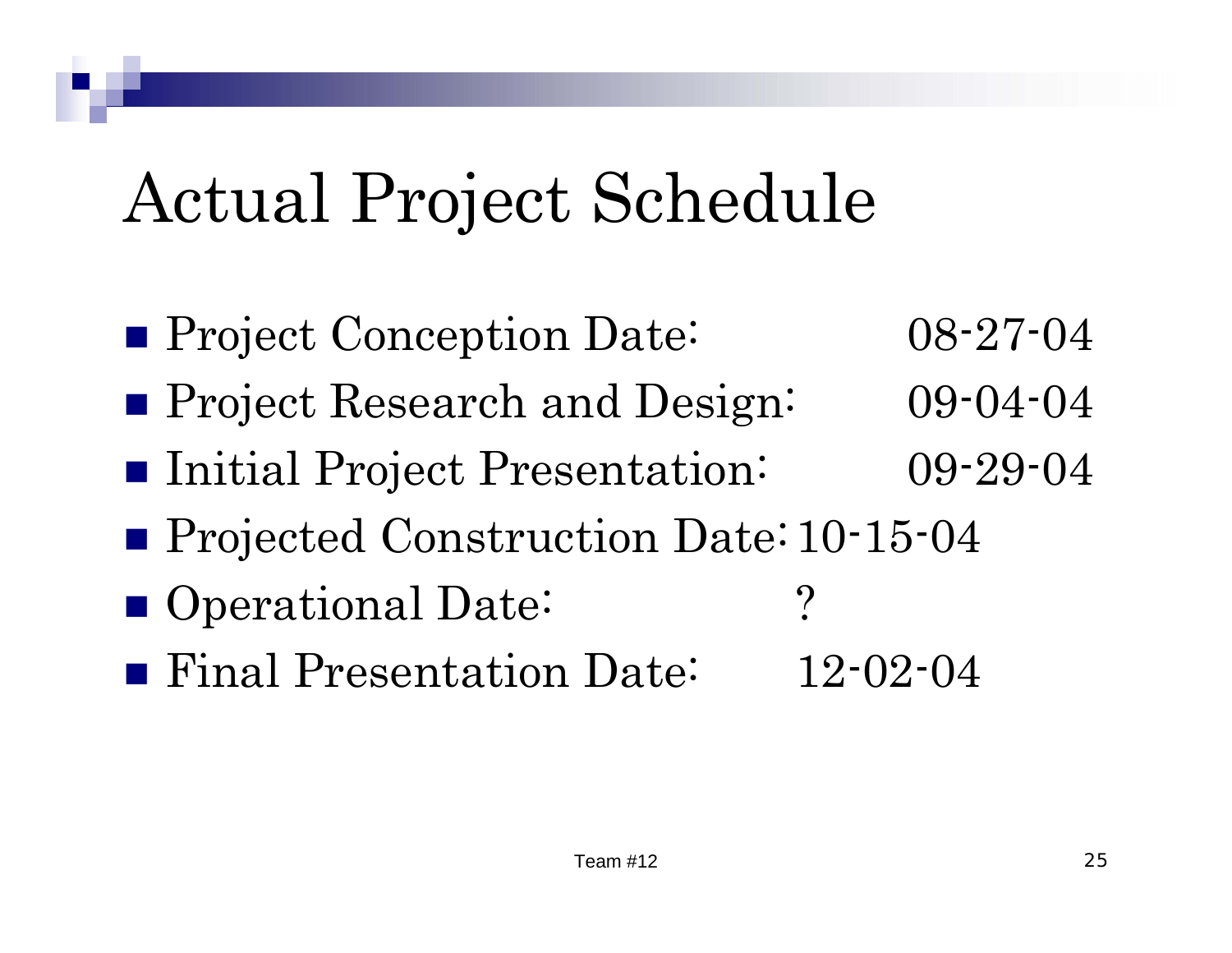# Commercial Usage

- Handyman's New Best Friend (A.C.B.M)
- Portable design enables onsite operations at minimum cost is desired by any mechanically driven business.
- New Hot Selling Item at Grainger.com.